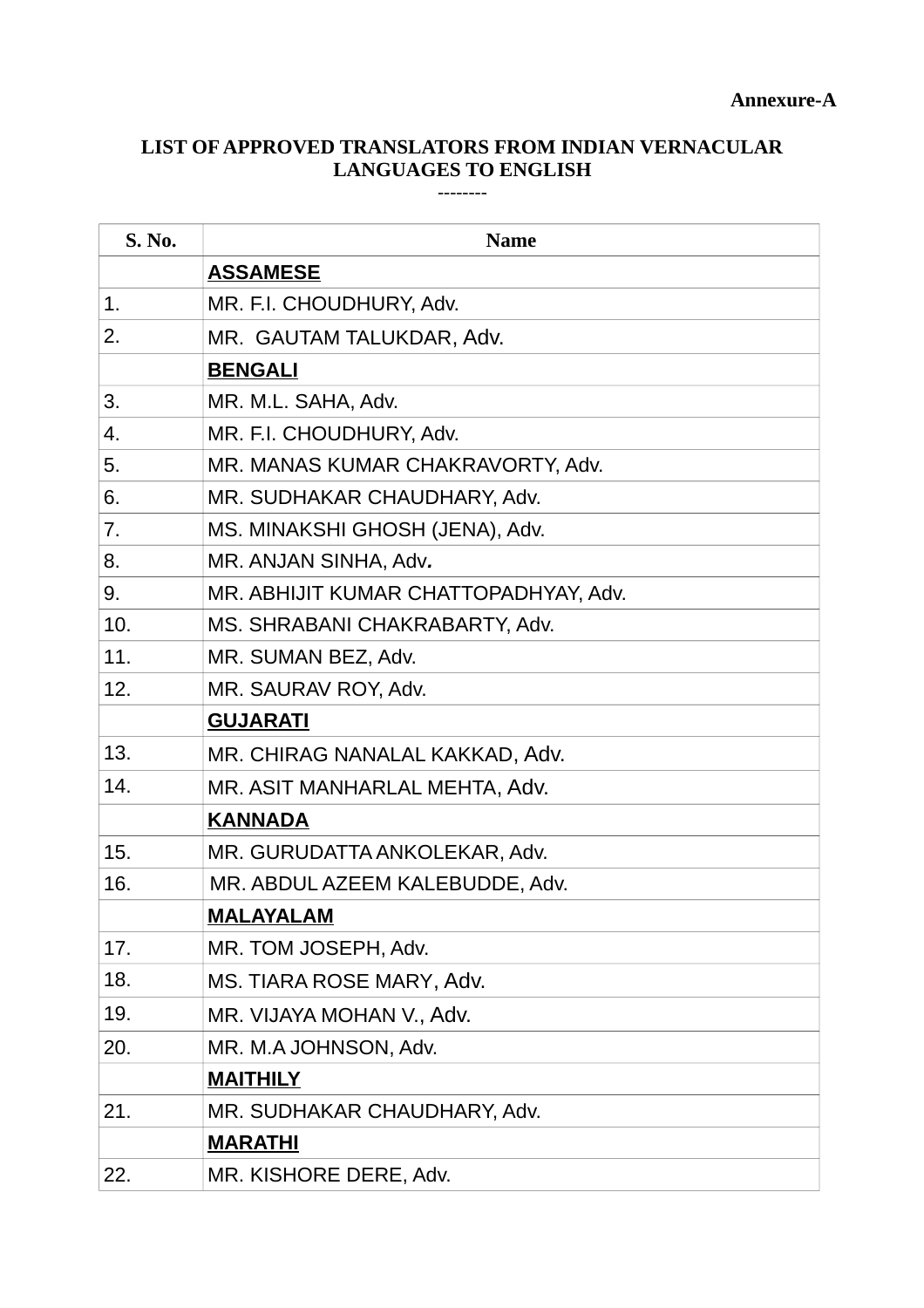| 23. | MS. KULKARNI AKANKSHA RAJENDRA, Adv. |
|-----|--------------------------------------|
| 24. | MR. PRAFULL AJITRAO TENI, Adv.       |
| 25. | MS. ASAWARI MUKUND JOSHI, Adv.       |
|     | <b>NEPALI</b>                        |
| 26. | MR. SUDHAKAR CHAUDHARY, Adv.         |
|     | <b>ORIYA</b>                         |
| 27. | MR. N.K. SAHOO, Adv.                 |
| 28. | MR. RADHAKANTA TRIPATHY, Adv.        |
| 29. | MS. SAILABALA SAHOO, Adv.            |
| 30. | MR. SANJIB KUMAR KHANDAYATRAY, Adv.  |
| 31. | MR. G.M.V. RAMANA, Adv.              |
| 32. | MR. GOURANGA BISWAL, Adv.            |
|     | <b>PUNJABI</b>                       |
| 33. | MR. B.S. VERMA, Adv.                 |
| 34. | MR. RAJNISH VERMA, Adv.              |
|     | <b>SANSKRIT</b>                      |
| 35. | MR. BRAJESH KUMAR, Adv.              |
| 36. | MS. C.B. ZAIDI, Adv.                 |
| 37. | MR. V.K MISRA, Adv.                  |
|     | <b>TAMIL</b>                         |
| 38. | MS. E.R. SUMATHY, Advocate           |
| 39. | MS. S. RAMAMANI, Adv.                |
| 40. | MR. P. GEORGE GIRI, Adv.             |
| 41. | MR. T.R.B. SIVA KUMAR, Adv.          |
| 42. | MR. A. LAKSHMI NARAYANAN, Adv.       |
| 43. | MR. L. SRIRAM, Adv.                  |
| 44. | MS. M. KARTHIGA, Adv.                |
| 45. | MR. K. MAHARAJAN, Adv.               |
| 46. | MR. J.N. NARESH KUMAR, Adv.          |
| 47. | MS. V. USHARANI, Adv.                |
| 48. | MS. A. GNANA ESTHER DOROTHY, Adv.    |
|     | <b>TELUGU</b>                        |
| 49. | MS. K. SARADA DEVI, Adv.             |
| 50. | MR. G.M.V. RAMANA, Adv.              |